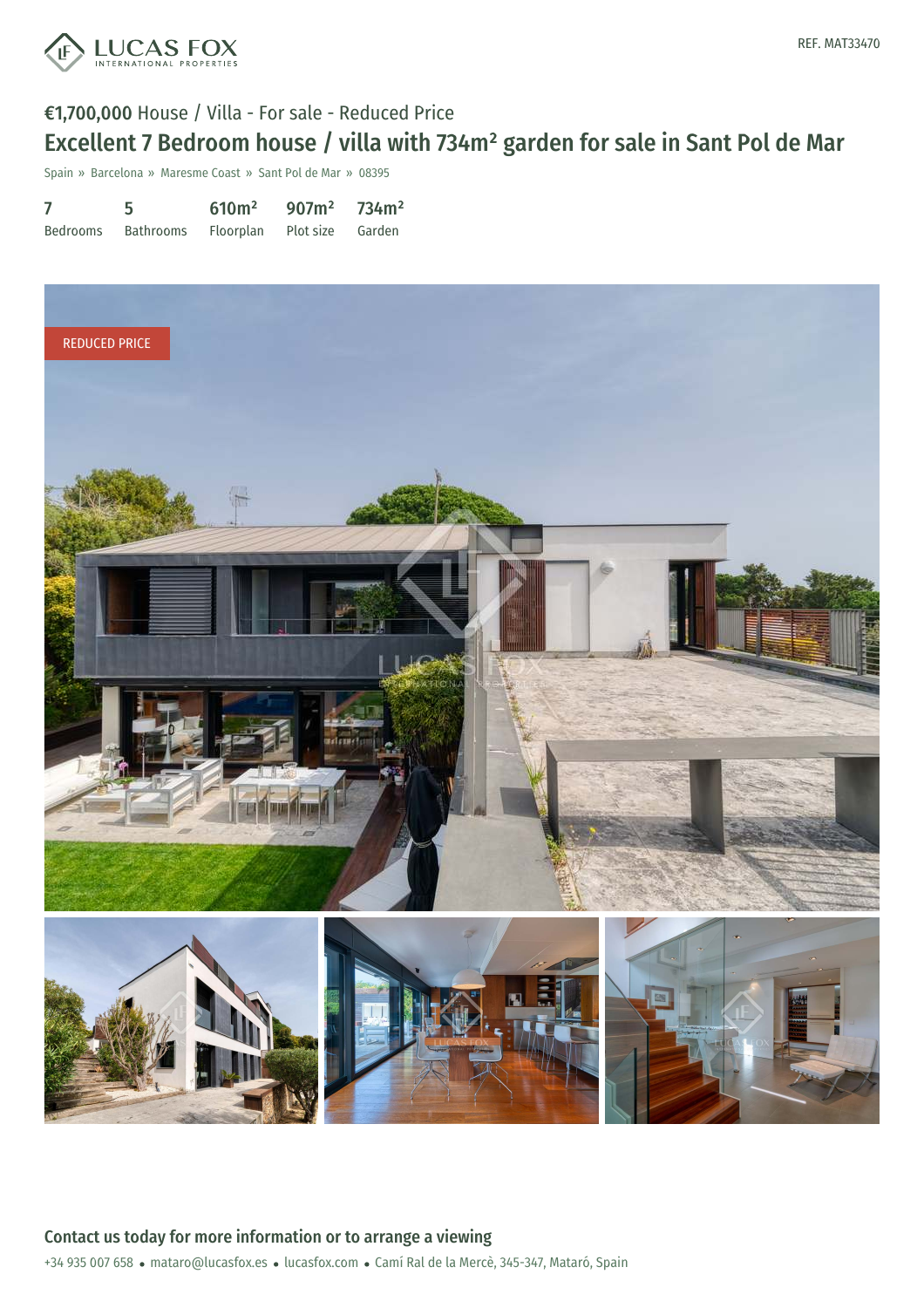

Spain » Barcelona » Maresme Coast » Sant Pol de Mar » 08395

|          | 5                                    | 610 <sup>2</sup> | $907m^2$ 734m <sup>2</sup> |  |
|----------|--------------------------------------|------------------|----------------------------|--|
| Bedrooms | Bathrooms Floorplan Plot size Garden |                  |                            |  |

#### **OVERVIEW**

### House just 5 minutes walk from the beach for sale in Sant Pol de Mar. For more details, see the virtual tour.

Magnificent seven-bedroom villa in a contemporary style with the best qualities in the most privileged area of Sant Pol de Mar.

In this house, maximum attention has been paid to all the details, carefully selected by the current owners. All the rooms are decorated with a two-tone combination of walnut wood with white lacquered finishes, which go from the floors and walls to the furniture, in total harmony, all made to measure and exclusively for this home.

We have seven bedrooms spread over three floors, with an elevator and a wrought iron staircase, in the spirit of sculpture, which connects all the floors and articulates the structure of the house.

On the ground floor, with an entrance from the street, there is a garage with capacity for five cars with epoxy resin flooring, a workshop area with a mezzanine and a large machine room with a sink.

Going up to the first floor, we find a distributor that is currently used as a bar/cellar with a pantry and a large room for laundry and storage that is isolated from the rest of the floor by white sliding doors. Next, there are three bedrooms, one of them with a private bathroom with double sink and an additional bathroom shared by the other two bedrooms. They all have access to the garden and sea views. This floor is ideal as a guest area or for the service.

The main floor of the house is on the second floor, with the main door of the house with access from the garden. The living room has a modern gas fireplace integrated with the rest of the furniture. The kitchen, which has a stainless steel island with five burners and all the [appliances](mailto:mataro@lucasfox.es) cleverly [hidden,](https://www.lucasfox.com) opens to the dining room with views of the pool. We have a guest bathroom, in addition to three bedrooms that share an additional bathroom with double sink and shower with sea views.



[lucasfox.com/go/mat33470](https://www.lucasfox.com/go/mat33470)

Sea views, Garden, Swimming pool, Terrace, Jacuzzi, Private garage, Lift, Mosaic tile flooring, Natural light, Parking, Air conditioning, Alarm, Balcony, Barbecue, Built-in wardrobes, Chill out area, Domotic system, Double glazing, Equipped Kitchen, Exterior, Fireplace, Heating, Renovated, Tourist License, Utility room, Views, Walk-in wardrobe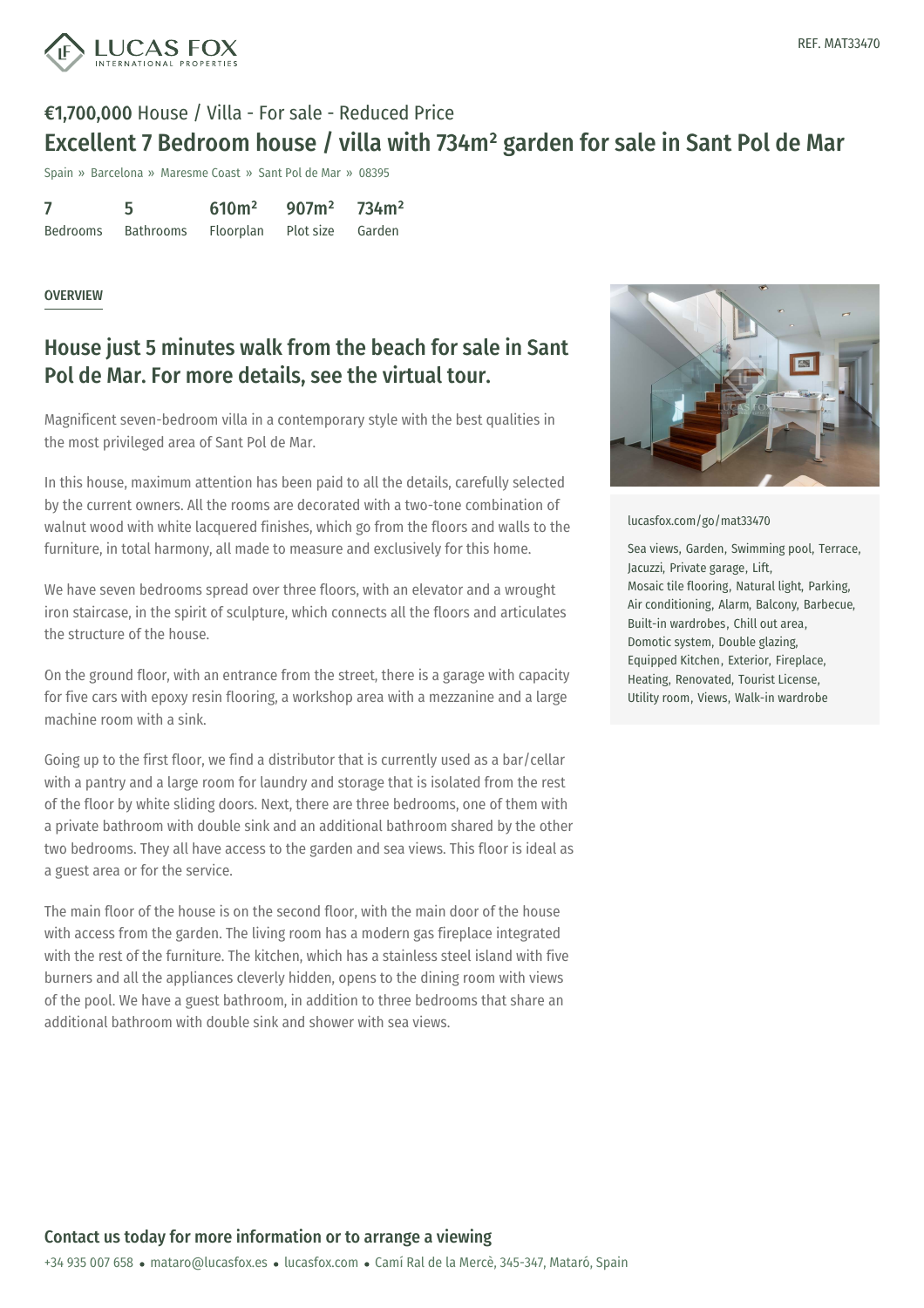

Spain » Barcelona » Maresme Coast » Sant Pol de Mar » 08395

|          | 5.                                   | 610 <sup>m²</sup> | $907m^2$ 734m <sup>2</sup> |  |
|----------|--------------------------------------|-------------------|----------------------------|--|
| Bedrooms | Bathrooms Floorplan Plot size Garden |                   |                            |  |

Going up to the top floor, there is an attic room with space for a study/office and the master bedroom with a magnificent luxury bathroom with three sinks, a hydromassage bathtub, a huge shower with access to the terrace and a heated wooden bench. In addition, the bedroom has a large walk-in closet with plenty of storage space. From this same floor, we access a solarium, all covered with stone from Sant Vicenç, the protagonist of the exterior of the house along with black zinc and wood.

The garden surrounds the entire house and is adorned with plants native to this Mediterranean climate, divided into terraces. The large saltwater pool is surrounded by several chill-out rest areas with great privacy as it is not at street level and there are no neighbors nearby.

As for its details, all rooms have automatic Gradhermetik blinds that regulate light, Bandalux blinds, German brand Vola taps, individual alarm system for floors with detectors in each window, integrated duct for laundry, air conditioning and gas heating. Everything essential for the most demanding families.